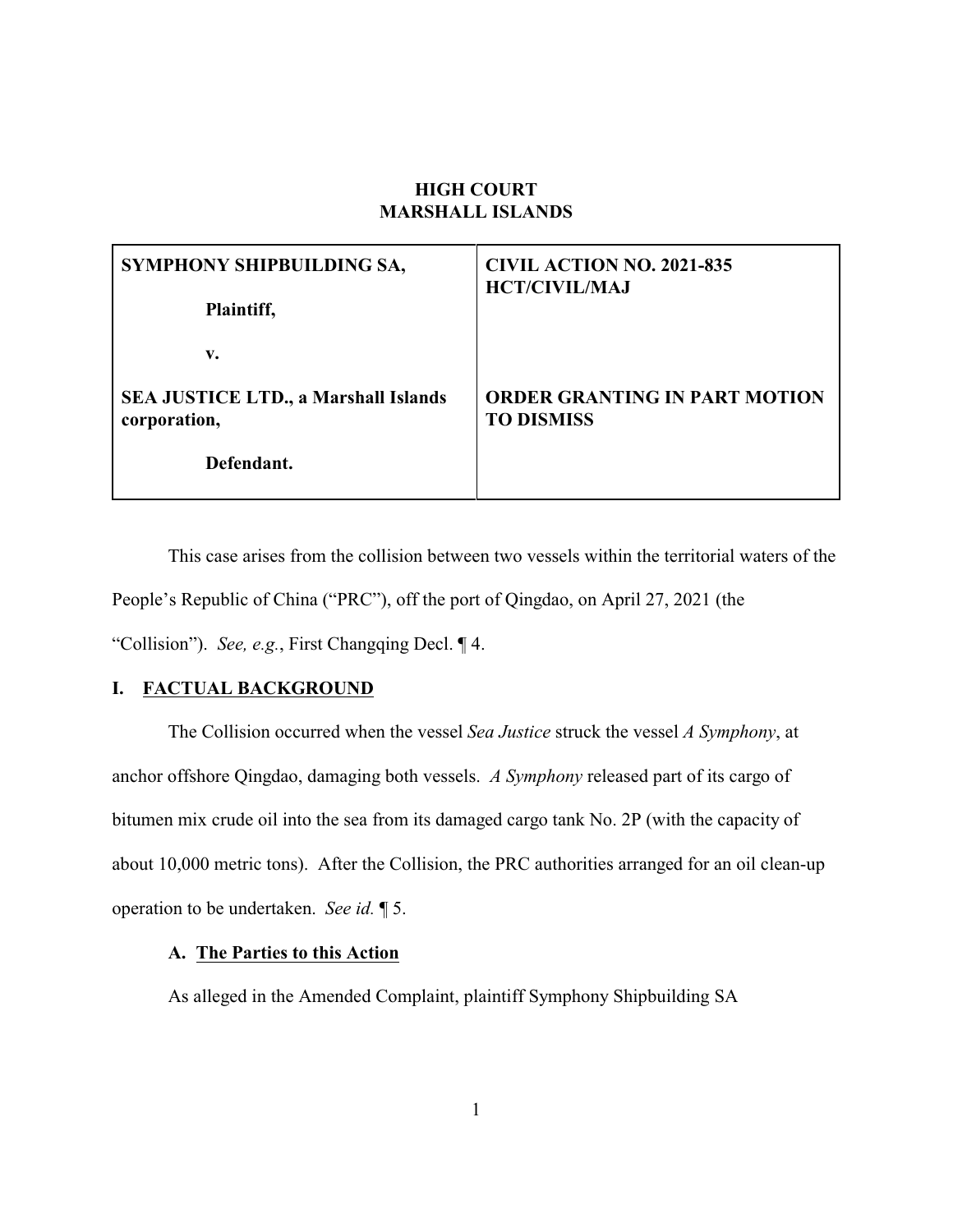("Symphony") is a corporation formed under the laws of Liberia. Am. Compl.  $\P$ 1.<sup>1</sup> As noted at oral argument, Symphony is a Greek-owned and Singaporean operated interest, with crew members from India and the Philippines.

Defendant Sea Justice Ltd. is a non-resident domestic company incorporated in the Republic of the Marshall Islands ("RMI") with a registered address at: Trust Company Complex, Ajeltake Road, Ajeltake Island, Majuro, Republic of the Marshall Islands MH 96960 ("Sea Justice"). Yongmin Decl. ¶ 2. The vessel *Sea Justice* is entirely owned by Sea Justice, its registered owner. Yongmin Decl. ¶ 6. The International Safety Management Code ("ISM") manager and ship manager/commercial manager of *Sea Justice* is Glory Ships Co. Ltd. ("Glory Ships") a company registered in the PRC, with its head office in Qingdao. *Id.* ¶ 7. *Sea Justice* is a Panama-flagged general cargo ship with a gross tonnage of 24,960 that regularly trades in the East Asia region. *Id.* ¶ 8. *Sea Justice* has never traveled to, and reportedly is not likely to travel to, the RMI. *Id.* ¶ 8. As noted at oral argument, Sea Justice has no domestic connection to the RMI other than as its place of incorporation, and it is managed out of the PRC with PRC crew members.

## **B. RMI Proceeding Concerning the Collision**

On May 6, 2021, Symphony filed the complaint in this case against Sea Justice ("Complaint") alleging (i) negligence in failing to follow international collision regulation as

<sup>&</sup>lt;sup>1</sup>The Plaintiff originally named in this action, Symphony Shipbuilding SA, and the Owner of A Symphony as described in the PRC Proceedings, Symphony Shipholding S.A., created some confusion as to the real party-in-interest. At pages four and five of its November 1, 2021 response to Sea Justice's Motion for Leave to File (1) Application for Injunction in the Qingdao Maritime Court and (2) Second Declaration of Wang Yongli, Symphony clarified that the correct name of Plaintiff is Symphony Shipholding S.A., confirming that the real party-in-interest in this proceeding and in the PRC Proceedings is identical.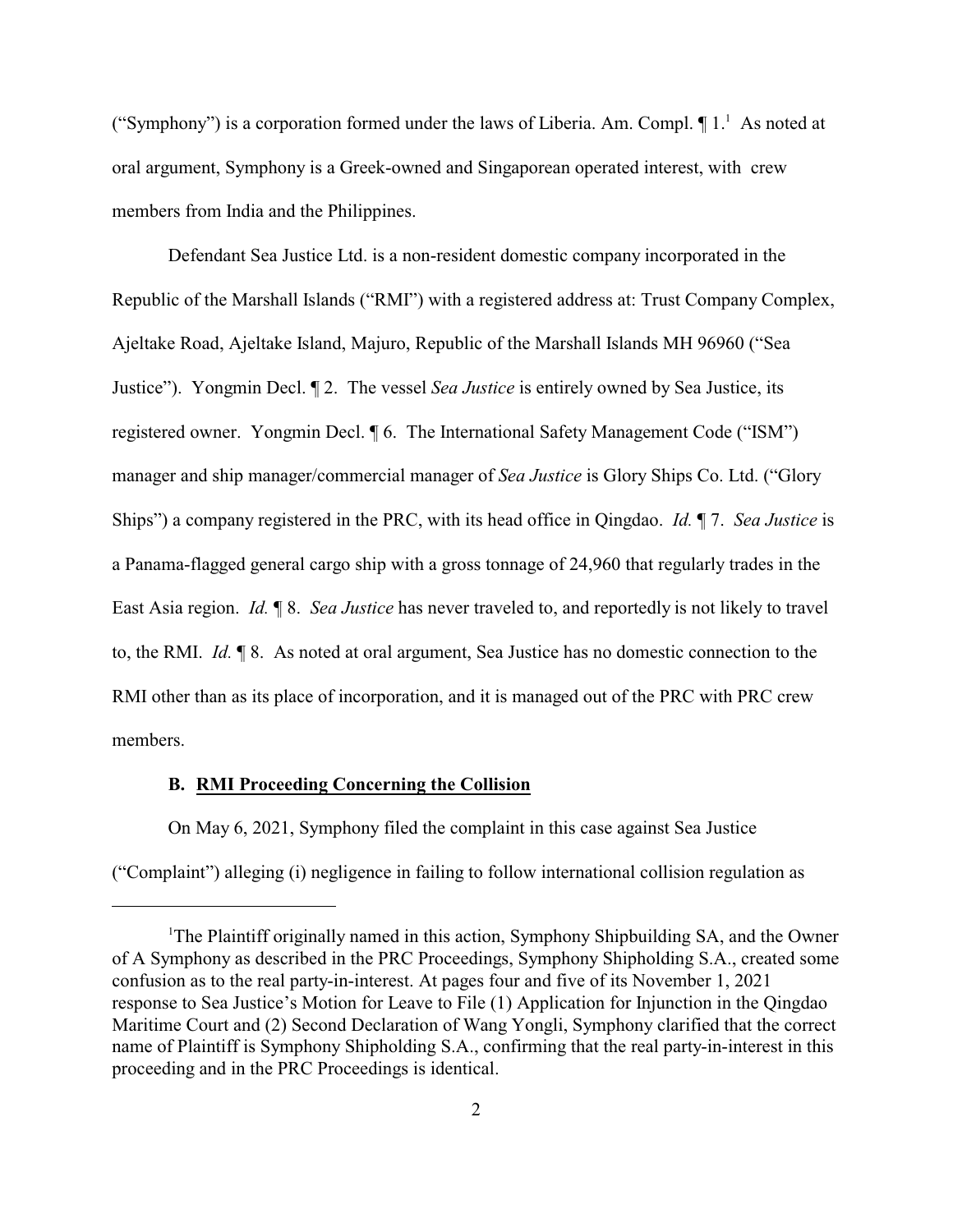required by 47 MIRC 150; (ii) negligence in failing to exercise good seamanship; and (iii) failing to render assistance without reasonable cause in violation of 47 MIRC 147. However, Symphony did not specify the amount of damages. On May 6, 2022, the Complaint was served on the Trust Company of the Marshall Islands ("TCMI") for Sea Justice. Two months later, on July 9, 2021, Symphony filed an amended complaint based upon the same claims and alleging damages in the total of \$86,440, 273 ("Amended Complaint").

In response to the Amended Complaint, Sea Justice, on August 27, 2021, filed its Motion to Dismiss for *Forum Non Conveniens* and Failure to State a Claim ("Motion to Dismiss"), In due course, Symphony filed its Opposition to the Motion to Dismiss ("Opposition"), and Sea Justice filed its Reply to Plaintiff's Opposition to the Motion to Dismiss.

After a November 2021 scheduling conference, Sea Justice filed its Supplemental Submission [] in Further Support of Motion to Dismiss for *Forum Non Conveniens* and Failure to State a Claim and Symphony filed its Submission Regarding the Impact of the Hague Evidence Convention the Public and Private Factors in the Forum Non Conveniens Analysis.

Finally, in February 2022, after a hearing on the Motion to Dismiss, the parties filed their proposed findings of fact and conclusions of law and their responses to the other party's submission.

## **C. PRC Proceedings Concerning the Collision**

Shortly after the Collision occurred, multiple legal proceedings commenced in the PRC (collectively, the "PRC Proceedings"). There are at least three separate actions underway in the PRC which relate to the Collision and together make up the PRC Proceedings: (1) Sea Justice's limitation action, to which Symphony has already registered substantive claims; (2) Sea Justice's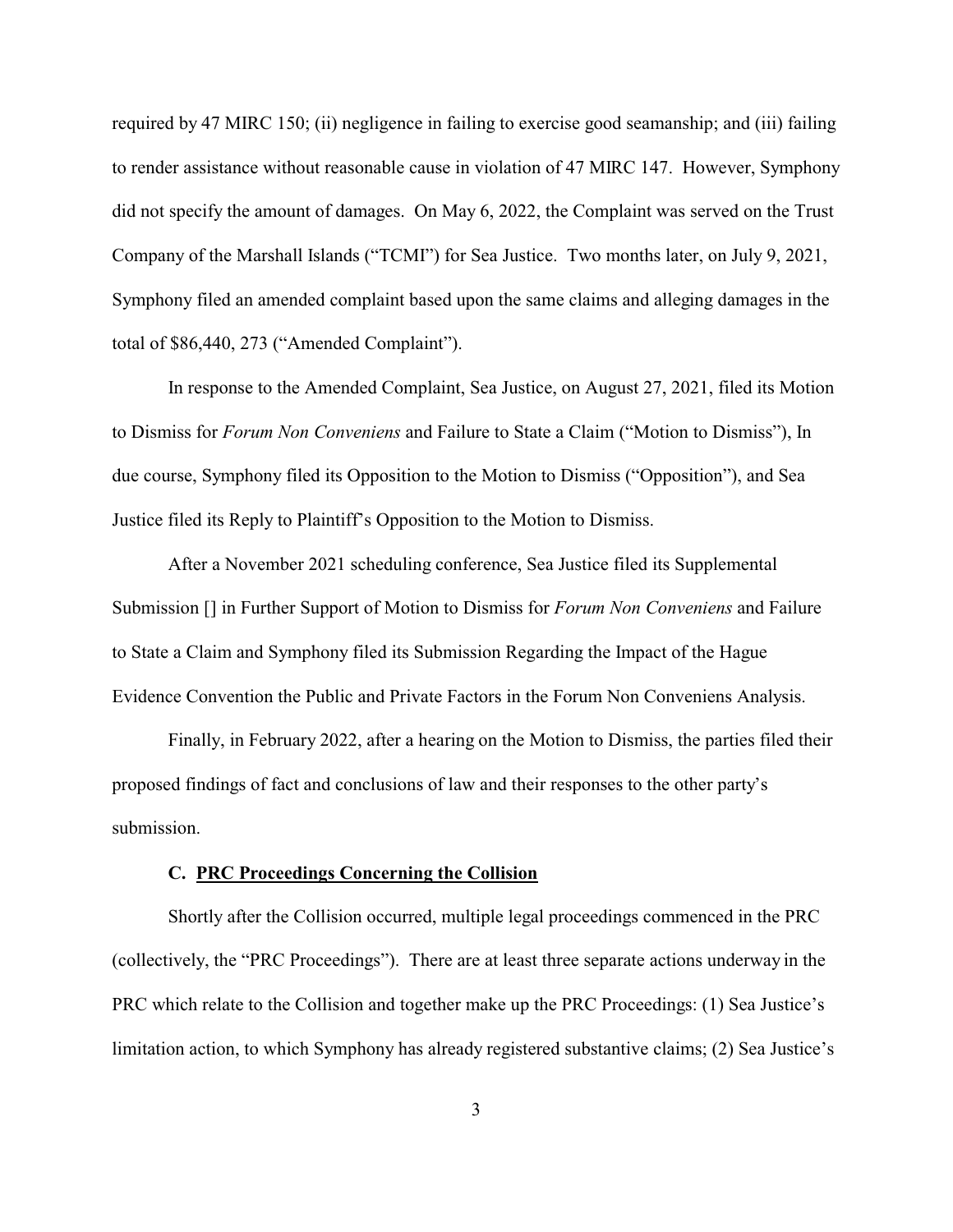substantive claim against Symphony; and (3) Symphony's separate limitation fund established in respect of oil pollution damage under the 1992 International Convention on Civil Liability for Oil Pollution Damage ("CLC 92"). *See*, First Changqing Decl. ¶ 6. In addition, a separate investigation by the PRC Maritime Safety Administration ("MSA") into the incident has proceeded and resulted in the collection of voluminous documents and information, and the *A Symphony* remains under arrest in the port of Qingdao.

## **1. Sea Justice Limitation Action**

On April 30, 2021, Sea Justice applied to the Qingdao Maritime Court in the PRC to establish a Limitation Fund, and on May 8, 2021, the Qingdao Maritime Court registered that application and assigned it Case No. (2021) L72MT No. 187. *Id*. ¶¶ 9-10. Public notices in respect of Sea Justice's application to set up a Limitation Fund were published by the Qingdao Maritime Court in the *People's Court Daily* on three consecutive days, respectively May 27, 28 and 29, 2021. *Id.* ¶ 11. The public notices provided interested parties with notice and an opportunity to object to the constitution of the Limitation Fund by filing with the Court an objection in writing within 30 days of the publication of notice. *See id.* The 30-day time limit passed on June 28, 2021 without any such objection being filed. *Id.* ¶ 12.

By Civil Ruling dated July 12, 2021, and served on July 16, 2021, the Qingdao Maritime Court approved Sea Justice's application to set up a Limitation Fund, and required the deposit of funds. *See id.* ¶ 13. Sea Justice constituted the Limitation Fund by making payments, via its insurer, into the Qingdao Maritime Court of RMB 2,594,200 on July 20, 2021, and a further RMB 36,942,301 on July 21, 2021 such that the total fund paid into court was RMB 39,536,501 (being the equivalent of SDR 4,251,820 plus interest as calculated in accordance with the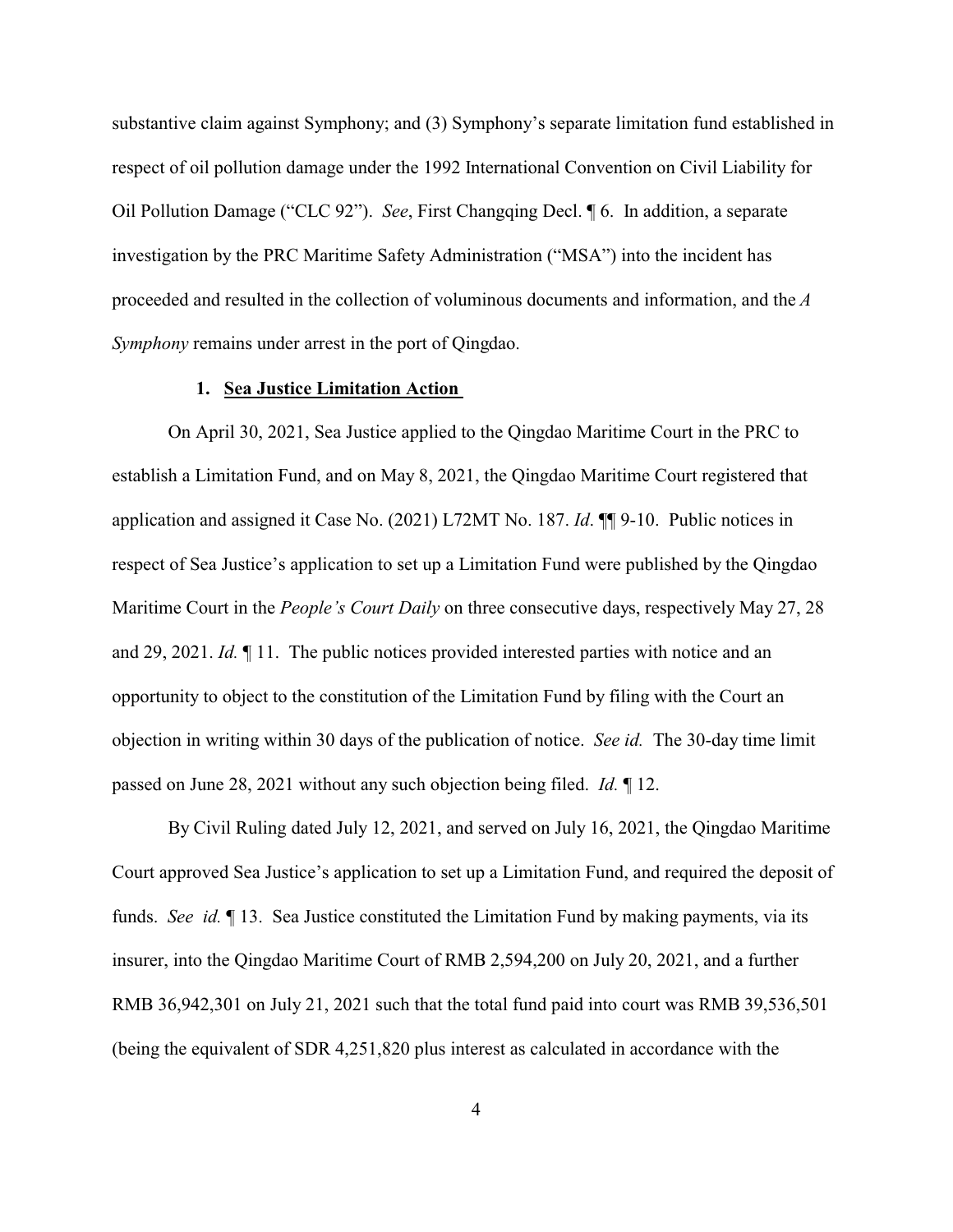applicable local procedures). RMB 39,536,501 is roughly equivalent to US\$ 6,088,500. *See id.* ¶ 14.

Plaintiff Symphony has registered substantive claims against this Limitation Fund, the amount of which closely mirrors the amount claimed in this proceeding. *Id.* ¶ 15. By registering their substantive claims, the claimants on the Limitation Fund have submitted to the jurisdiction of the Qingdao Maritime Court for those claims. *See id.* ¶ 16.

In the case of Symphony, it is plain that their substantive claim against Sea Justice will mirror that of their claim made in this action. *See id.*; *see also* Second Changqing Decl. ¶ 7 ("as a matter of PRC law, now that Symphony has registered their claims and further commenced their substantive claims against the Sea Justice's Limitation Fund before the Qingdao Maritime Court . . . they have expressly submitted those claims to the jurisdiction of the Qingdao Maritime Court, and shall be bound by the PRC laws, both procedural and substantive.").

#### **2. Sea Justice's Substantive Claim Against Symphony**

Sea Justice also filed a substantive claim against Symphony with the Qingdao Maritime Court on May 8, 2021, which was approved by the Qingdao Maritime Court on May 12, 2021. *Id.*  $\P$  17-18. In that matter, the Qingdao Maritime Court will determine and apportion liability for the collision as between the two vessels, as well as the quantum of Sea Justice's claim. *Id.* ¶

Notably, it would be very rare in the PRC for a vessel to be held liable for a collision at 100%, even if the collision is with an anchored vessel and where there was dense fog restricting visibility, as is the case in this Collision. Second Changqing Decl. ¶ 12. The plaintiff's own declarant, Mr. Wang Yongli, states he believes that a PRC court might apportion fault "in the range of 80% - 95% to the SEA JUSTICE and 20% to 5% to the A SYMPHONY as the case may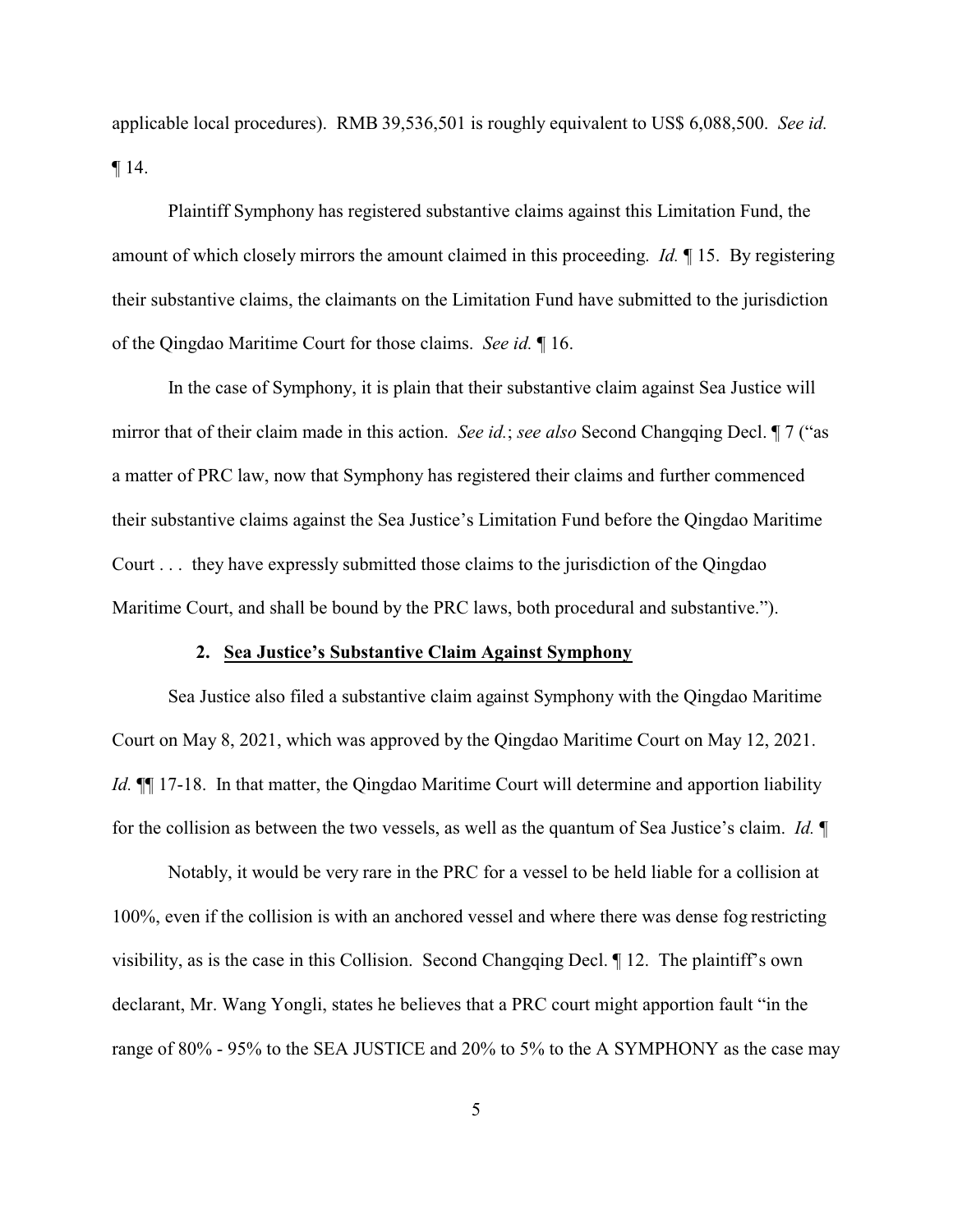be." *Id.* The question of the parties' relative liability and the appropriate apportionment thus remains open, and will be a fact-intensive inquiry. *See id.* 

On May 8, 2021, Sea Justice's local counsel in the PRC notified the PRC lawyers representing Symphony of the application of Sea Justice to set up the Limitation Fund, and further that this substantive claim was already commenced by Sea Justice before the Qingdao Maritime Court. First Changqing Decl. ¶ 17.

The filing of Sea Justice's substantive claim was approved by the Qingdao Maritime Court on May 10, 2021. *Id.* ¶ 18. As with the substantive claim of the Symphony against Sea Justice's Limitation Fund, and Sea Justice's substantive claim against Symphony arose from the same Collision, it is also anticipated that these claims will be consolidated into one. Second Changqing Decl. ¶ 11.

## **3. Symphony Limitation Fund**

On July 3, 4 and 5, 2021, notice was published advising that the Symphony also applied to set up a limitation fund in respect of oil pollution damage under CLC 92 in relation to the Collision. First Changqing Decl. ¶ 21. Pollution damage claimants have registered claims in this proceeding and are commencing claims against Symphony's CLC 92 limitation fund. Second Changqing Decl. ¶ 13. All of these pollution damage claims will also be determined by the Qingdao Maritime Court on their merits. *Id.* 

## **4. The MSA Investigation**

In addition to the legal proceedings discussed above, the MSA also commenced an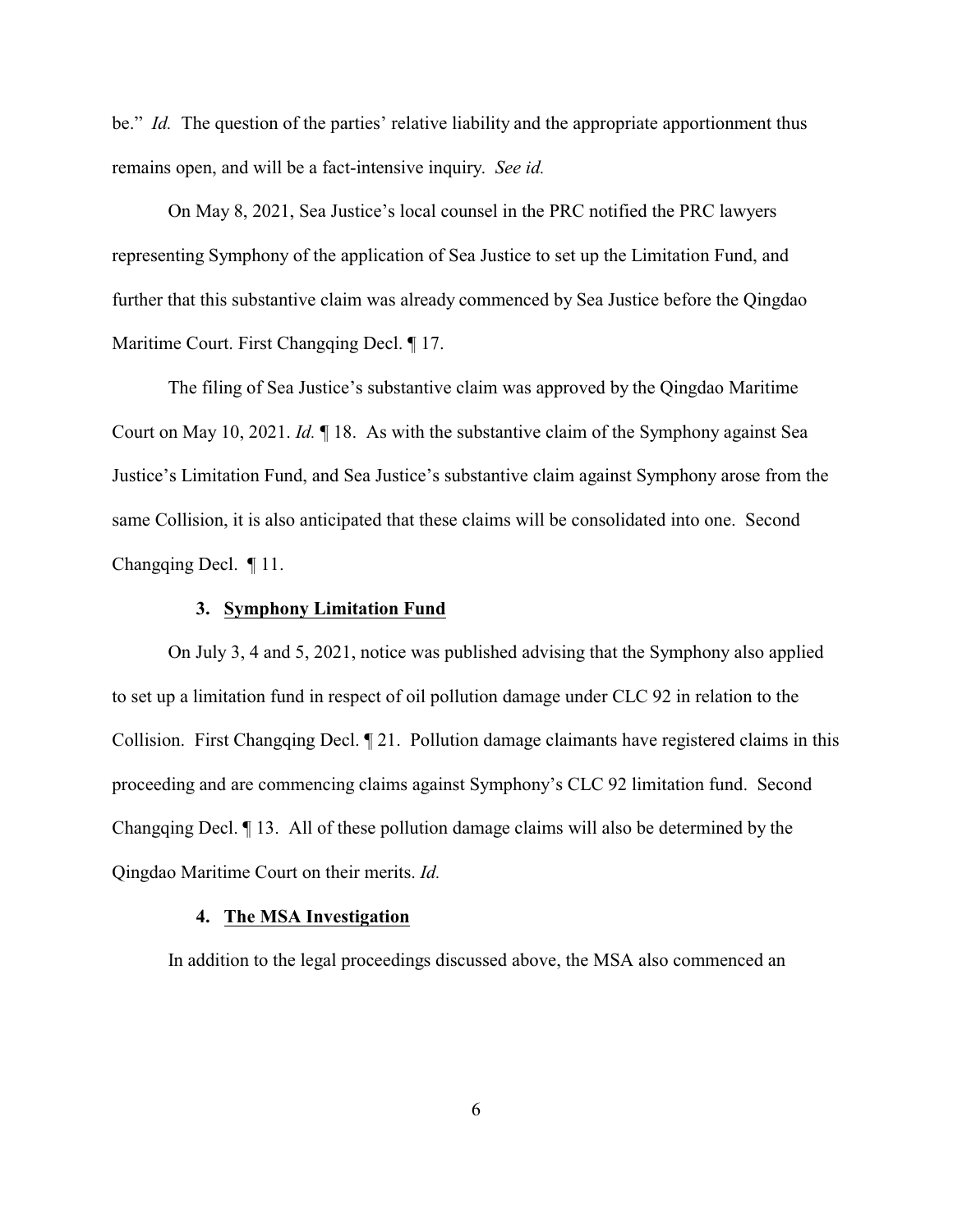investigation of the incident and has issued a report. *See*, First Changqing Decl. ¶¶ 22-24.<sup>2</sup> The MSA investigation includes interviews of the crew of both vessels and distills their accounts into formal witness statements. *Id.* The MSA has also gathered documentary and electronic evidence from both vessels and report back to the Qingdao Maritime Court handling the parties' substantive claims. *Id.* ¶¶ 22-23.

## **5. Arrest and Detention of** *A Symphony*

The *A Symphony* also remains under arrest in the PRC by order of the Qingdao Maritime Court, and stands as security for salvage services of the Qingdao Port. Third Changqing Decl. ¶ 10. To investigate disputed issues of fact in relation to proceedings with the Qingdao Port, and with respect to a claim made by the *A Symphony* Interests' Ship Pollution Response Organization for clean-up costs, the Qingdao Maritime Court is investigating and retrieving relevant documents and records from the MSA in relation to a ship-to-ship cargo transfer following the incident and in relation to oil pollution clean-up activities. *See id.* ¶¶ 10-13.

## **II. LEGAL STANDARD**

## **A.** *Forum Non Conveniens*

A party moving to dismiss on grounds of *forum non conveniens* must show: (1) the proposed alternative forum is adequate; and (2) that the balance of private and public interest factors weigh in favor of dismissal. *See Piper Aircraft Co. v. Reyno*, 454 U.S. 235, 254, n.22 (1981); *Gulf Oil Corp. v. Gilbert*, 330 U.S. 501, 508 (1947); *Ceramic Corp. of America v. Inka*

<sup>&</sup>lt;sup>2</sup>A voluminous investigation report of the MSA with its findings concerning the Collision, running some forty-one pages long, was published (in PRC) on January 28, 2022 (available at: https://www.msa.gov.cn/html/xxgk/tzgg/sgdc/20220128/93D989DA-CA4B-4BBC-919A-8857DE4505DF.html).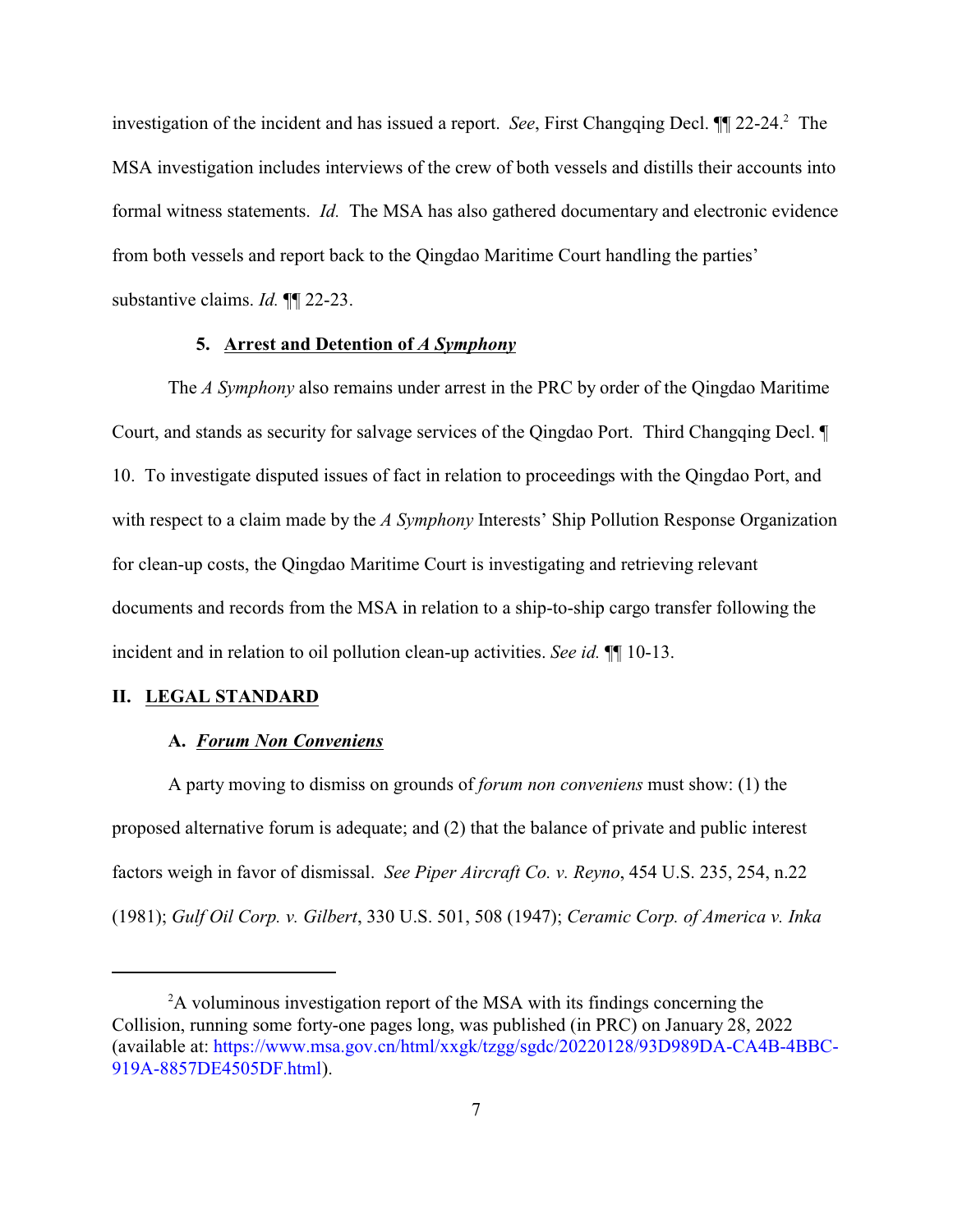*Maritime Corp.,* 1 F.3d 947 (9th Cir. 1993); *Creative Technology, Ltd., v. Aztech Syst. Pte., Ltd.*, 61 F.3d 696, 703 (9th Cir. 1995).

Ordinarily, a presumption is applied to the plaintiff's choice of forum. *DTEX, LLC v.* BBVA Bancomer, S.A., 508 F3d 785, 795 (5<sup>th</sup> Cir. 2007). However, as in this case, a plaintiff's choice of forum is entitled to less deference when the plaintiff does not choose its own home forum. Symphony is not an RMI corporation. It is a Liberian corporation managed in Greece and with crew members from India and the Philippines. *See Sinochem Int'l Co. v. Malay. Int'l Shipping Corp.*, 549 U.S. 422, 430 (2007) (affirming *forum non conveniens* dismissal of admiralty matter in favor of the PRC forum given parallel PRC litigation, location of evidence and witnesses, and judicial efficiency); *see also Piper Aircraft Co. v. Reyno*, 454 U.S. 235, 255 n.23 (1981) (". . . if the balance of conveniences suggests that trial in the chosen forum would be unnecessarily burdensome for the defendant or the court, dismissal is proper.").

## **B. Motion to Dismiss**

In order to overcome a motion to dismiss under MIRCP Rule 12(b)(6), under cases interpreting the parallel United States rule, a plaintiff is required to allege "enough facts to state a claim to relief that is plausible on its face," taking all of the allegations in the complaint as true. *Bell Atl. Corp. v. Twombly*, 550 U.S. 544, 570 (2007). *Twombly's* plausibility requirement "serves not only to weed out claims that do not (in the absence of additional allegations) have a reasonable prospect of success, but also to inform the defendants of the actual grounds of the claim against them." *Robbins v. Okla. ex rel. Dep't of Human Servs.*, 519 F.3d 1242, 1248 (10th Cir. 2008). Accordingly, to plead a plausible claim for relief, a Plaintiff must show facts that might state a claim, as "[t]hreadbare recitals of the elements of a cause of action, supported by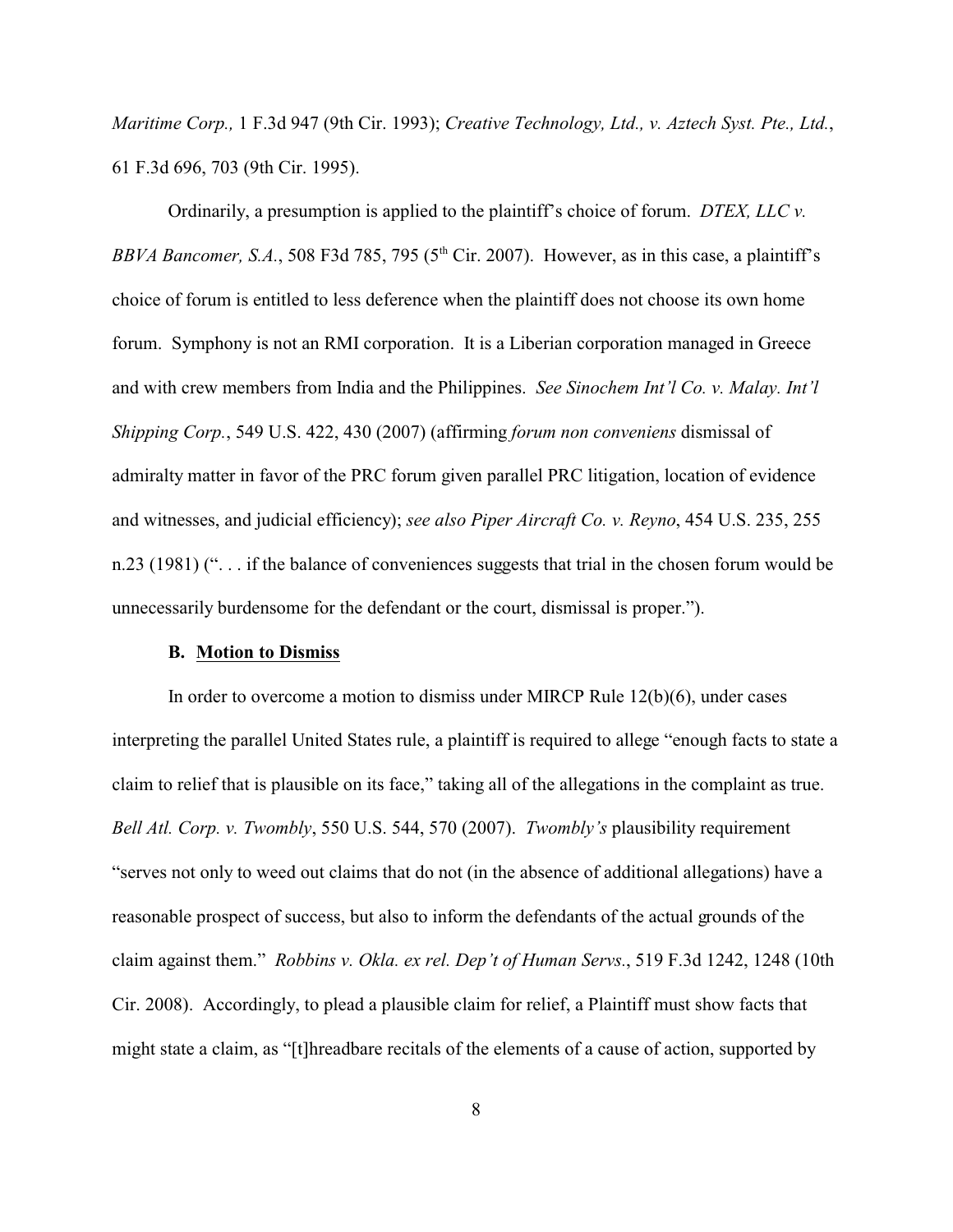mere conclusory statements, do not suffice." *Ashcroft v. Iqbal*, 556 U.S. 662, 678 (2009).

Although "[p]laintiffs are entitled to all reasonable factual inferences that logically flow from the particularized facts alleged . . . conclusory allegations are not considered as expressly pleaded facts or factual inferences." *Rosenquist v. Economou*, 3 MILR 144, 151 (2011) (quoting *White v. Panic*, 783 A.2d 543, 549 (Del. 2001)). The Court does not "blindly accept as true all allegations, nor [does it] draw all inferences from them in plaintiffs' favor unless they are reasonable inferences." *Id.*

## **III. ANALYSIS**

#### **A. Is the PRC an Adequate Alternative Forum?**

# **1. The PRC is an Adequate Alternative Forum Because the Defendant is Amenable to Service of Process and the Plaintiffs' Claims Would be Cognizable in the PRC**

Courts routinely find that an adequate alternative forum exists in *forum non conveniens* cases where, as here, the defendant is amenable to service of process and the foreign forum addresses the types of claims a plaintiff has brought. *See Piper*, 454 U.S. at 254 n.22 ("[o]rdinarily, this requirement will be satisfied when the defendant is 'amenable to process' in the other jurisdiction."); *MSC Mediterranean Shipping Co. v. Koninklijke Boskalis Westminster NV (In re Compania Naviera Joanna SA)*, 569 F.3d 189, 202 (4th Cir. 2009) (finding the PRC to be an adequate alternative forum). In addition, to constitute an "available" alternative forum, the forum must offer an adequate remedy—however, "the alternative forum is not inadequate simply because that forum will subject the non-movant to an unfavorable change in law or lessen its recovery." *See In re Compania Naviera Joanna S.A.*, 531 F. Supp. 2d 680, 686-87 (D.S.C. 2007); *see also Lueck v. Sundstrand Corp.*, 236 F.3d 1137, 1144 (9th Cir. 2001) (finding that "a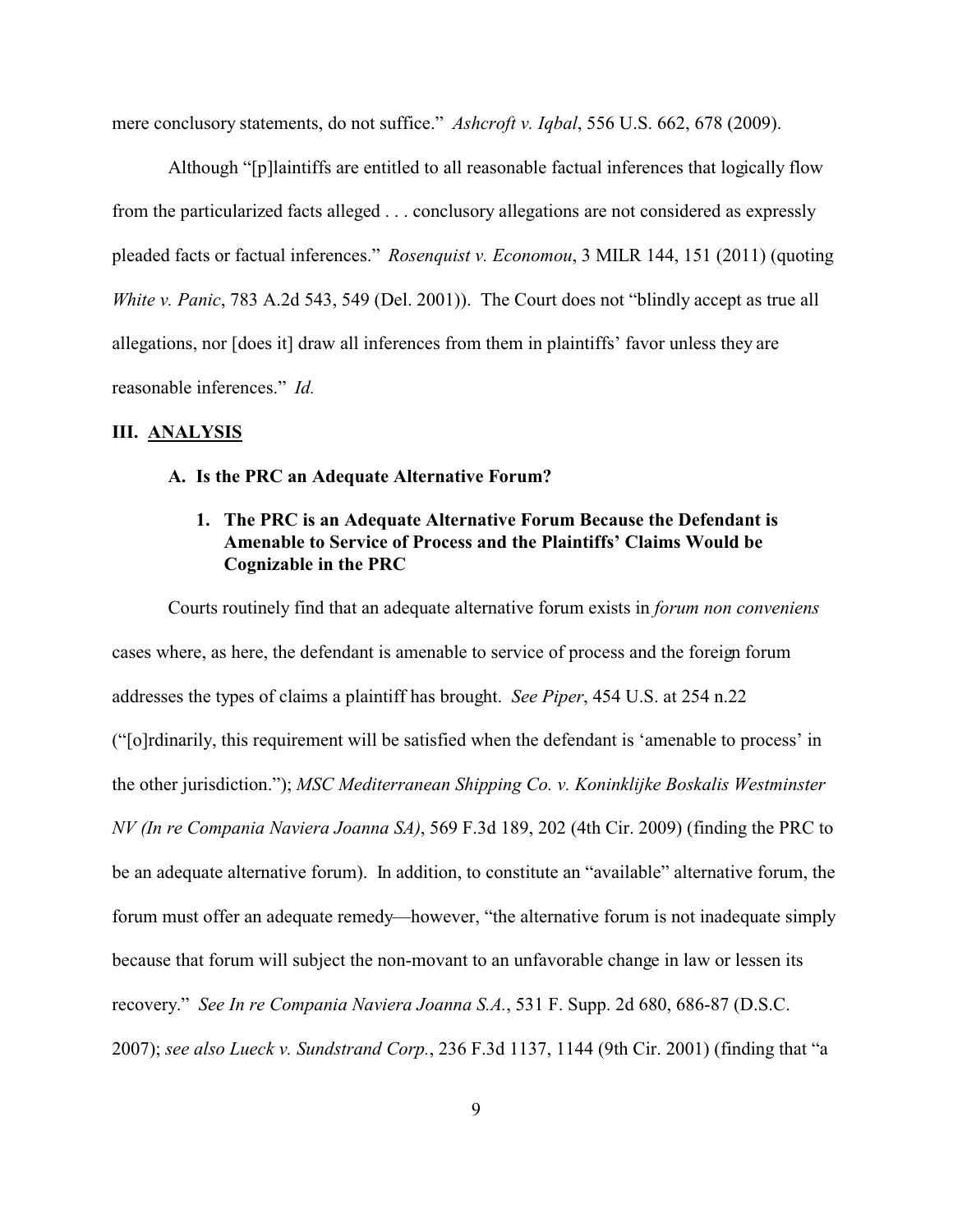foreign forum will be deemed adequate unless it offers *no practical remedy* for the plaintiff's complained of wrong.") (Emphasis supplied).

Sea Justice has expressly confirmed that it is amenable to proceeding with this action on the merits in the forum where it should proceed. As such, Sea Justice agrees that it will accept service of papers from plaintiff Symphony in this action arising from the circumstances alleged in the Amended Complaint if timely filed in the applicable PRC court, and will not assert any defense on the basis of personal jurisdiction or the venue of the action in the PRC, where it is subject to jurisdiction in any event. *See* Yongmin Decl. ¶ 18. Indeed, Sea Justice is already party to a number of pending actions in the PRC, as is Plaintiff. *See* Changqing Decl. ¶¶ 8-24.

In addition, the declaration of PRC lawyer Yu Changqing demonstrates that the PRC court will address the claims that Plaintiffs have brought against Sea Justice on the merits, and that the PRC courts in fact regularly try such cases. Upon bringing a claim, the Qingdao Maritime Court would be the competent court in which to hear Plaintiffs' claims. *See id.* ¶ 27.

The Qingdao Maritime Court is among the Maritime Courts first established in the PRC in 1984, and is one of eleven Maritime Courts established in the PRC. *Id*. The Qingdao Maritime Court employs nearly a hundred people, including judges who operated as mariners prior to their judicial position, and handles several thousand maritime cases each year. *See id.* ¶ 28.

The procedures available to Plaintiffs for the development of evidence, taking of testimony and trial are robust, and provide for detailed discovery, including the standard Marine Accident Investigation Form, the review of evidence collected by the MSA, and expert testimony as necessary, including the ability of the Court to summon experts, and a right to appeal. *See id.*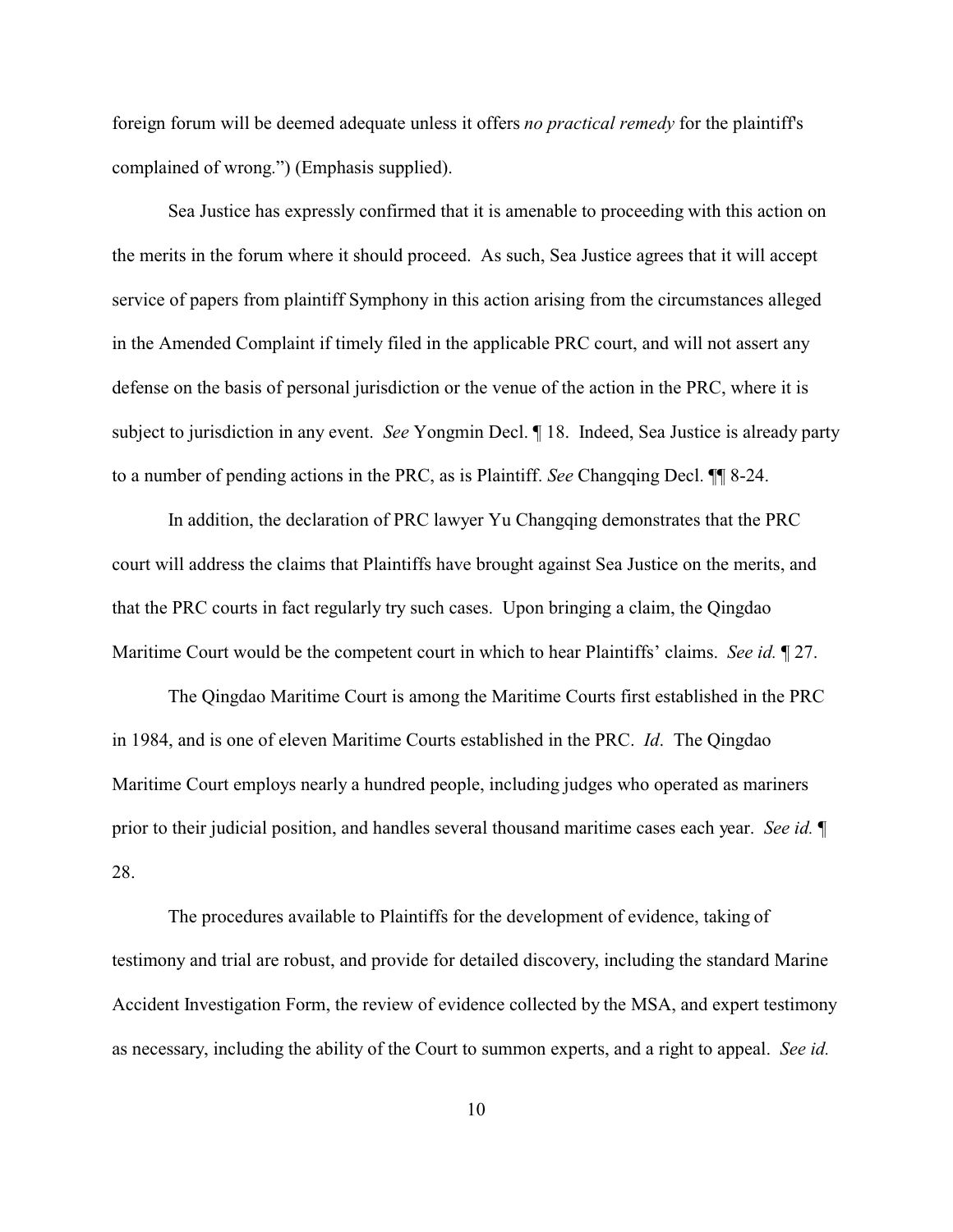¶¶ 29-30. The PRC is an adequate alternative forum in which to proceed with this action. *See, e.g.*, *MSC Mediterranean Shipping Co.*, 569 F.3d 189.

Plaintiffs' claims in this action would thus be recognized under PRC law such that the particular PRC court having jurisdiction over the action would consider the merits of the action and Symphony's claims against Sea Justice. *See Id.* ¶ 32.

Sea Justice has also already deposited more than 39 Million PRC Yuan (RMB), which exceeds approximately \$6M USD, into its limitation fund. First Changqing Decl. ¶ 14. In the wake of the injunction application filed in the PRC, Sea Justice also posted additional countersecurity in the amount of RMB 20 million or an additional approx. \$3.1M USD. Third Changqing Decl. ¶ 6.

> **2. Symphony Argues that the PRC Is Not an Adequate Forum Because its Potential Recovery under PRC Law Is Much less than under RMI Law**

Plaintiff Symphony's [Proposed] Order filed February 10, 2022, states as follows

regarding the sufficiency of recovery under PRC law versus RMI law.

The net result is that, while Symphony faces liability to the limit of its \$74.2M Limitation Fund *plus* pollution liability of \$43.4M (total of \$117.6M), Sea Justice can limit its liability to \$6.1M under PRC law. The third-party pollution claims total \$147.8M (after the exhaustion of the Symphony limitation fund) comprised of: Aquaculture =  $$120.9M$ , clean-up =  $$13.6M$ , and the MSA claim =  $$13.3M$ . These claims plus Symphony's \$117.6M claim total \$265.4M, which will be apportioned pro rata from the Sea Justice limitation fund of \$6.1M. This results in Symphony recovering \$2.7M, or 2.3% of its \$117.6M claim in the PRC. By comparison, Sea Justice cannot limit its spill-related liability in the RMI.

In this regard, Symphony argues that its potential recovery in the PRC is so small compared to its

potential recovery in the RMI that the PRC recovery is "no remedy" at all. Therefore, the PRC is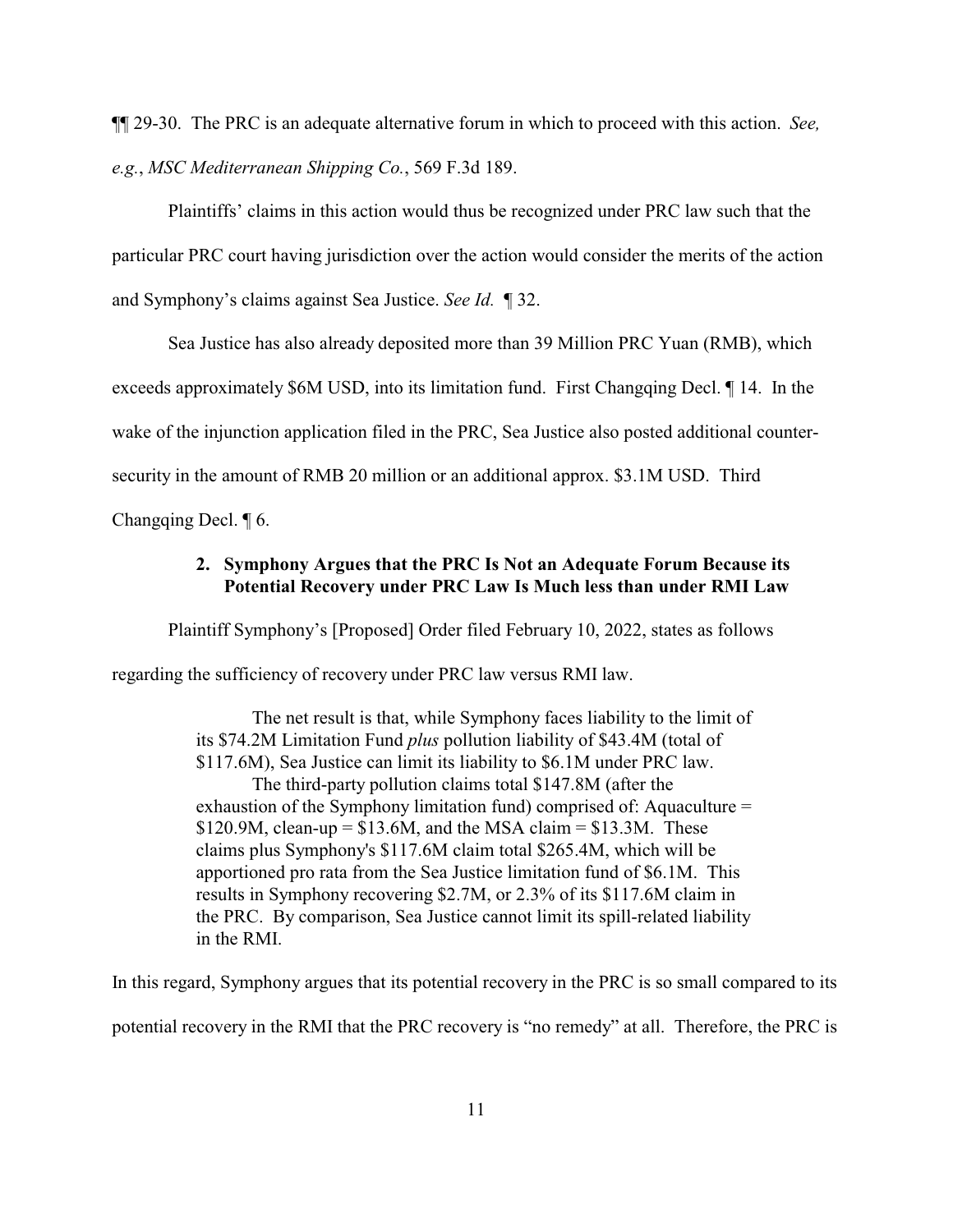not an "adequate" jurisdiction. However, Symphony's argument fails for several reasons.

First, as noted above, an "alternative forum is not inadequate simply because that forum will subject the non-movant to an unfavorable change in law or lessen its recovery." *See In re Compania Naviera Joanna S.A*., 531 F. Supp. 2d 680, 686-87 (D.S.C. 2007) (citing *Piper*, 454 U.S. at 254). This is true even if the potential recovery in the alternative forum is significantly less than the potential recovery in the plaintiff's preferred forum. *See id.* at 687 (granting motion for *forum non conveniens* dismissal where potential recovery in U.S. action was more than \$100 million, and where plaintiff's claims in the PRC action were subject to subordination, potentially resulting in no recovery at all); *see also Gonzales v. Chrysler Corp.*, 301 F.3d 377, 381-382 (5th Cir. 2002) (finding that Mexico was still an adequate forum, even though it had a statutory damages cap that would limit Plaintiff's recovery to \$2,500 in damages for death of his threeyear-old son). A holding that a plaintiff can defeat a motion for *forum non conveniens* dismissal on grounds that the alternative forum's law is less favorable to its chance of recovery would entirely undermine the doctrine, "for a plaintiff rarely chooses to bring an action in a forum, especially a foreign one, where he is less likely to recover." *Fitzgerald v. Texaco, Inc.*, 521 F.2d 448, 453 (2d Cir. 1975).

Second, there is no assurance that Symphony's net claim against Sea Justice will equal the \$117.6 million they seek or more. If the matter were to proceed in the RMI, the Court would be called upon to determine and apportion liability for the collision as between the two vessels, as well as the quantum of the parties' claims. As noted above, "in the PRC it is rare for a vessel to be held liable for a collision at 100%, even if the collision is with an anchored vessel and where there was dense fog restricting visibility, as is the case in this incident. The same may be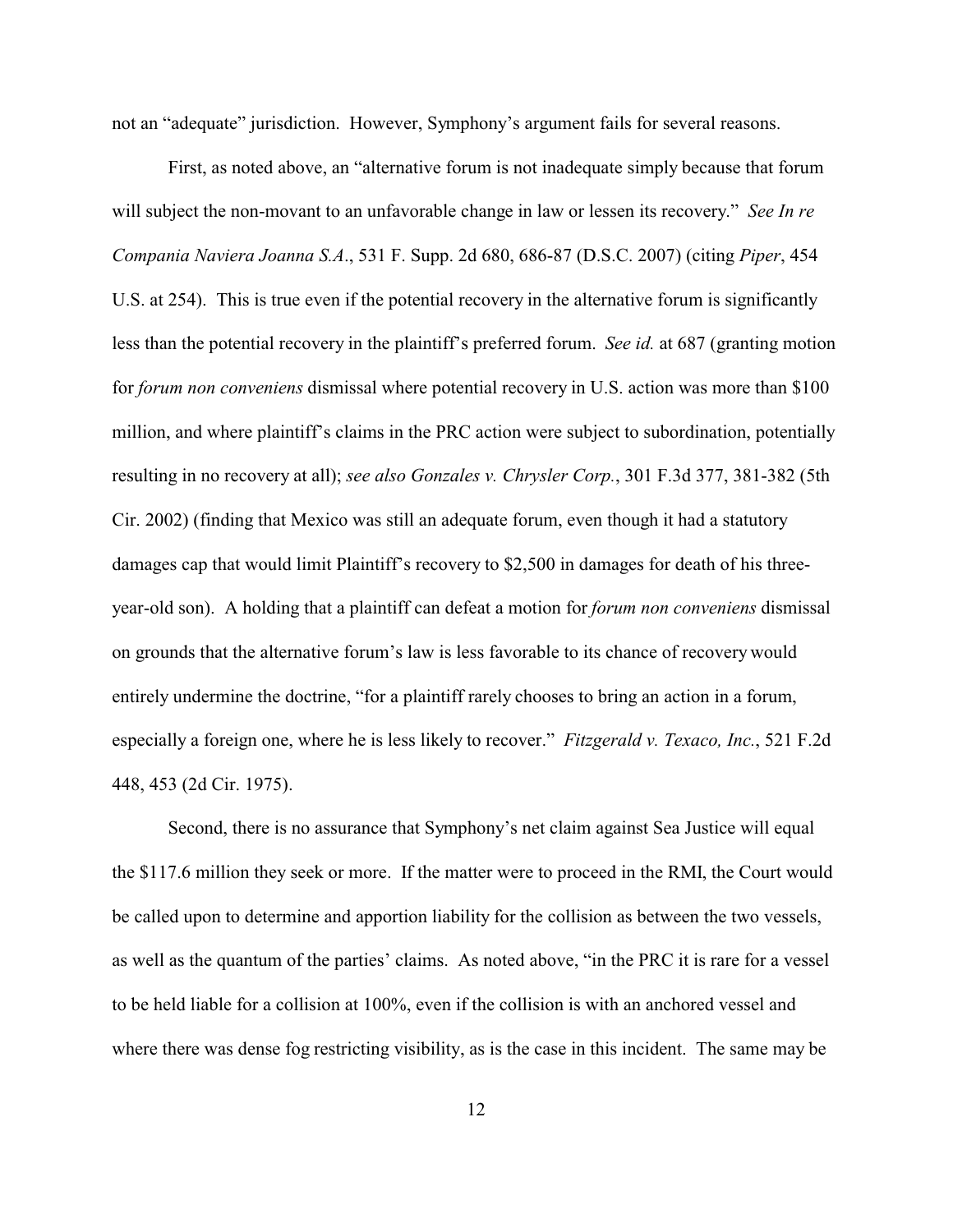true if this Court hears the parties' competing claims. The question of the parties' relative liability and the appropriate apportionment remains open, and would be a fact-intensive inquiry.

Third, "adequate" recovery for vessels carrying oil in the PRC is not the same as an "adequate" recovery for vessels carrying oil in the RMI. Vessel owners who ship oil to the PRC, and their insurers, are deemed to have knowledge of the applicable laws of liability, including strict liability for oil spills. To avoid loss associated with the risk of strict liability for oil spills, the vessel owners can purchase insurance and raise their rates to cover their increased risks. Similarly, their insurances can raise their rates. On the other hand, vessel owners and their insurances do not have to increase their rates to cover the risk of strict liability for oil spills in jurisdictions such as the RMI. Plaintiff Symphony and its insurers cannot claim that they are being treated unfairly in the PRC because their liability would be less if the Collision occurred in the RMI.

For the above reasons, the Court concludes that the PRC is an "adequate forum." Moreover, the private and public interest factors strongly favor litigating this action in the PRC.

# **B. The Private and Public Interest Factors Strongly Favor Litigating this Action in the PRC Due to the Location of Significant Witnesses and Evidence, Applicability of PRC Law, and the Interest of the PRC in Adjudicating the Dispute**

Even if an adequate alternative forum exists, a court must also consider the balance of private and public interest factors to determine whether to dismiss on grounds of *forum non conveniens. Lockman Found. v. Evangelical Alliance Mission*, 930 F.2d 764, 769 (9th Cir.1991) (citing Gulf Oil, 330 U.S. at 508–09, 67 S.Ct. at 843).

The private interest factors include the following: (1) relative ease of access to sources of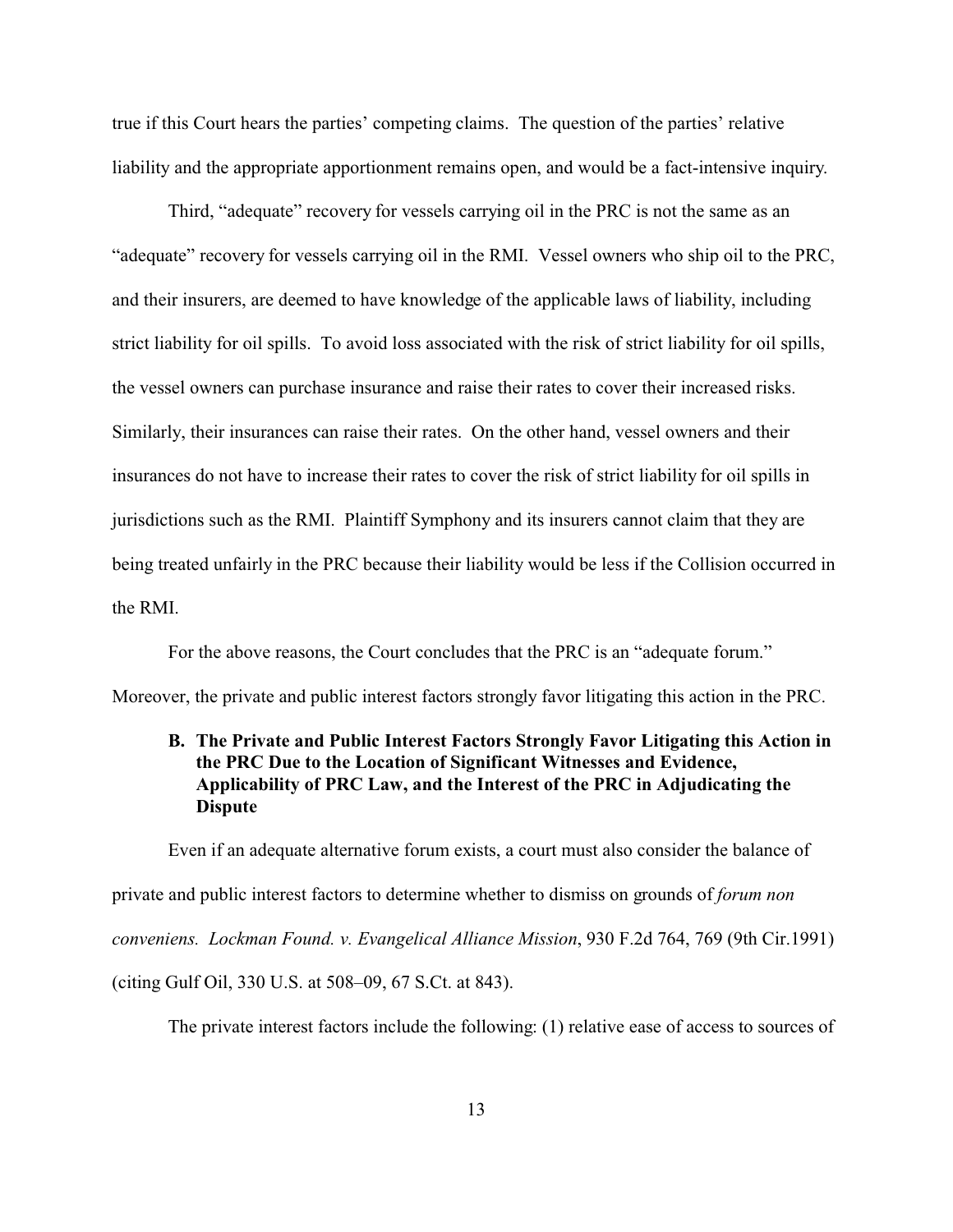proof; (2) the availability of compulsory process for attendance of unwilling witnesses, and cost of obtaining attendance of willing witnesses; (3) possibility of viewing subject premises; (4) all other factors that render trial of the case expeditious and inexpensive. *Zipfel v. Halliburton Co.*, 832 F.2d 1477, 1485 (9th Cir.1987) (citing *Gulf Oil*, 330 U.S. at 508, 67 S.Ct. at 843).

The public interest factors include the following: (1) administrative difficulties flowing from court congestion; (2) imposition of jury duty on the people of a community that has no relation to the litigation; (3) local interest in having localized controversies decided at home; (4) the interest in having a diversity case tried in a forum familiar with the law that governs the action: (5) the avoidance of unnecessary problems in conflicts of law. *Id*.

## **1. The Private Interest Factors Strongly Favor the PRC Forum**

The private interest factors strongly favor the PRC forum. First, the relative ease of access to sources of proof favors the PRC as the forum for a trial. The circumstances of this case involve a casualty that occurred in PRC waters, resulting in a large-scale investigation and clean-up effort and involving numerous witnesses located in the PRC—including the entire crew of the *Sea Justice*, as confirmed by a director of Sea Justice. Yongmin Decl. ¶ 9 ("All the crew on board *Sea Justice* are Chinese nationals . . . "). RMI has nothing to do with these facts, and is merely the state of incorporation of the registered owner of the *Sea Justice*, which is a nonresident corporation. Yongmin Decl. ¶¶ 2, 8.

Second, the MSA's investigation of the oil spill involved a review of documentary and electronic evidence as well as interviews of the crews of both vessels, who would all be unavailable to be compelled to testify in the RMI and unlikely to travel to RMI to testify. *See MSC Mediterranean Shipping Co.*, 569 F.3d at 193, 196 (affirming dismissal in favor of Tianjin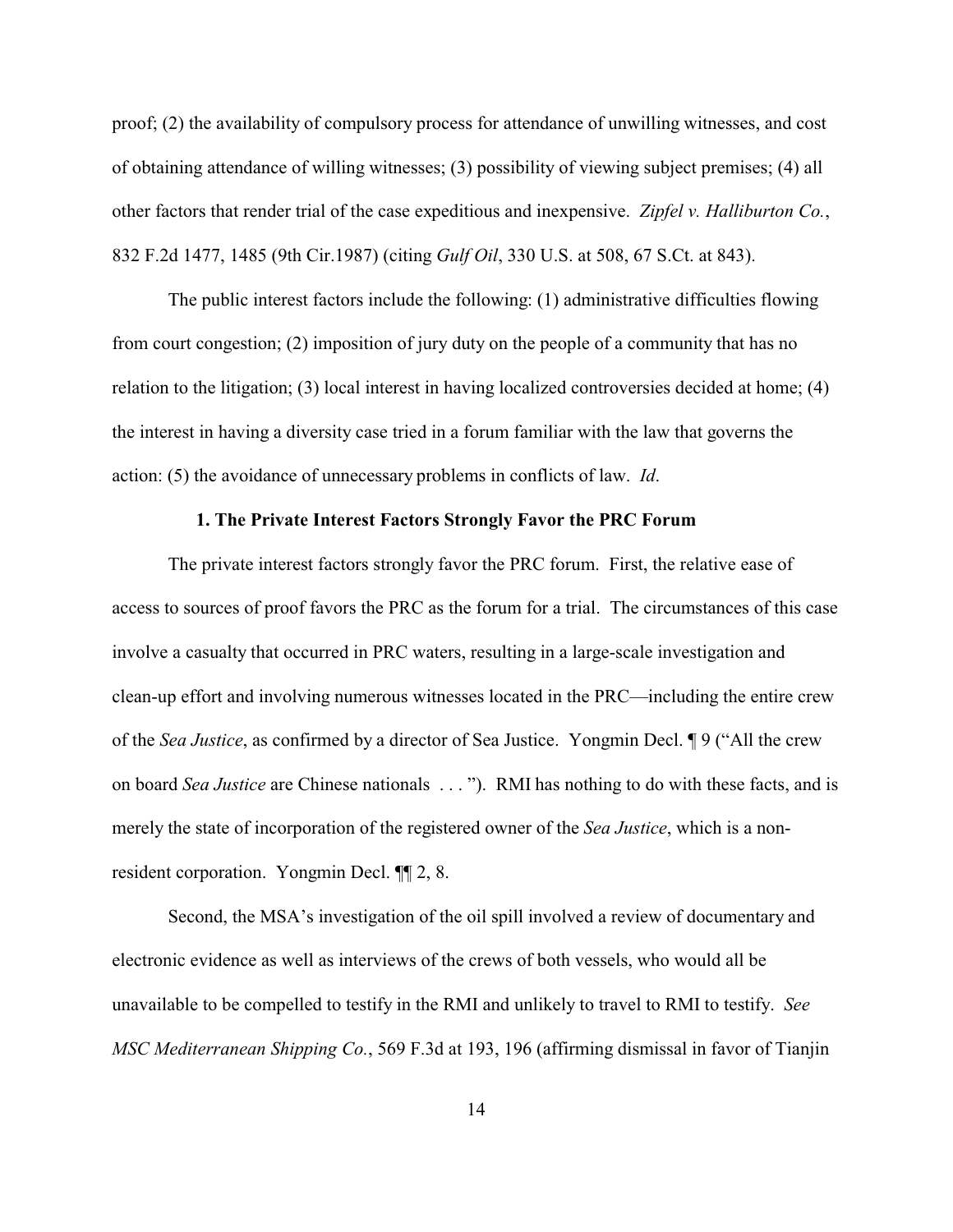Admiralty Court on *forum non conveniens* grounds in collision case where "multiple actions relating to the collision were filed first in the China," and the MSA in the PRC "conducted an investigation of the collision, interviewing witnesses, making diagrams, and retaining documents."); *see id*. at 201 ("The collision occurred in Chinese territorial waters and was investigated by Chinese officials. . . . [a]ll of the evidence is located in China or some other foreign jurisdiction"). Changqing Decl. ¶¶ 8-24 (detailing pending proceedings); Yongmin Decl. ¶ 10 (stating that the Master of the *Sea Justice* prepared and filed an incident report in Chinese).

Third, if the case were tried in the RMI, it may be necessary for the RMI court to seek the assistance of a PRC court for aid in obtaining or giving evidence (for example, to obtain records from the MSA investigation, witness statements, materials from claims made in the PRC Proceedings, or discovery from PRC nationals). *See, e.g.*, *id.* ¶ 16. However, the RMI is not a signatory to the Hague Evidence Convention — only the PRC is. Third Changqing Decl. ¶ 20 (finding "the Hague Evidence Convention is therefore not applicable should a request of the Marshall Islands court be made to a Chinese court for such judicial assistance.").

In addition, there is no bilateral treaty for judicial assistance between the PRC and the RMI, nor are there diplomatic relations between the PRC and the RMI. As such, in the PRC a direct request of an RMI court to a PRC court to render judicial assistance will be rejected. *Id.* ¶¶ 16-20.

Accordingly, it appears "practically impossible" for a PRC court to render judicial assistance in response to a request from an RMI court; a PRC court also may refuse judicial assistance on the basis that there are already parallel proceedings addressing the parties' claims ongoing in the PRC. *See id.* ¶ 22.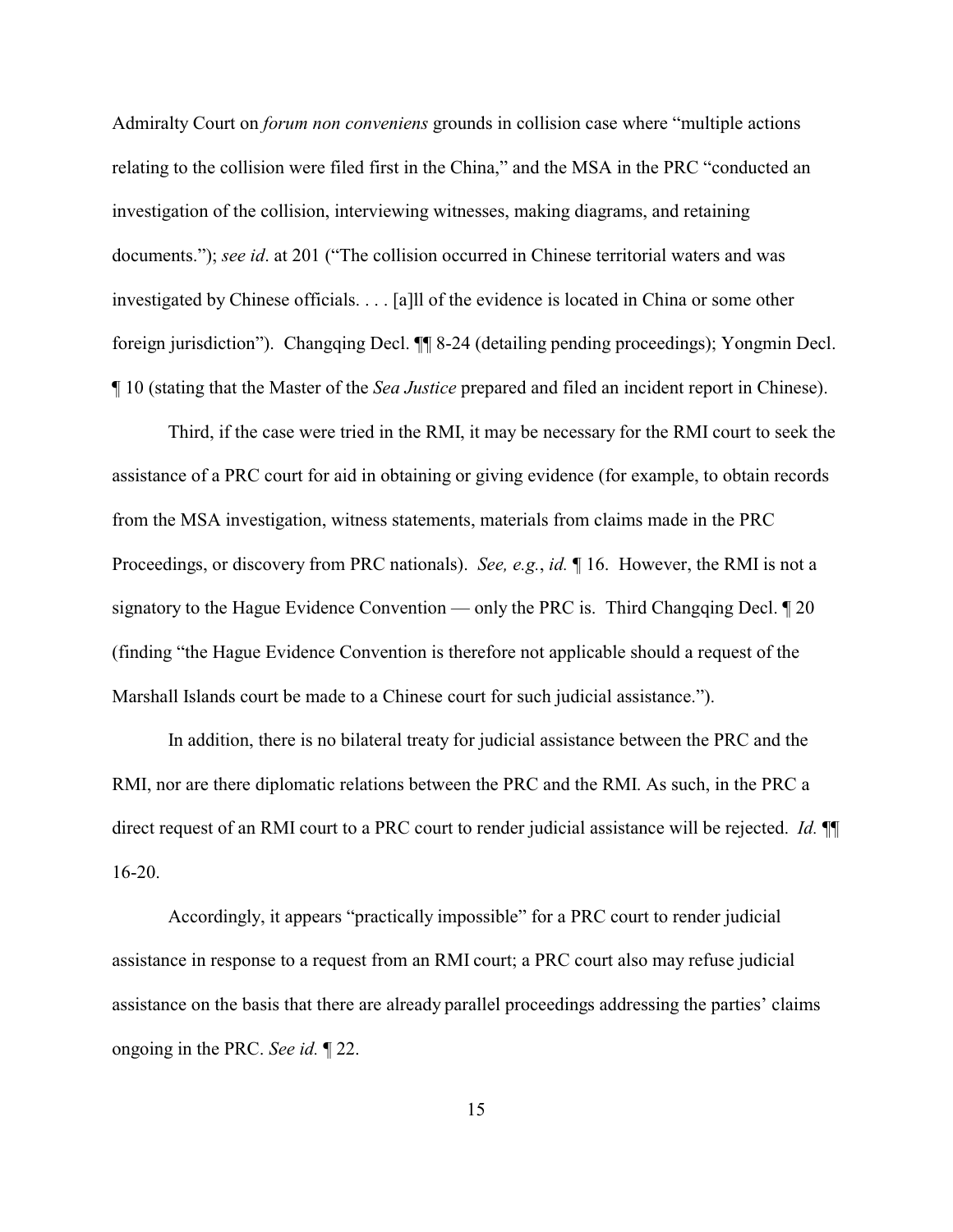Fourth, if the claims were to proceed in this forum, there is a high likelihood that PRC law would apply to the plaintiff Symphony's claims and that the parties would need to employ translators from Chinese to English for the documentary evidence and the witness testimony, which would be far more difficult and expensive to conduct in the RMI. *See, e.g.*, Yongmin Decl.  $\P$  9-12 (detailing scope of materials in Chinese). By now, the parties must have already borne the costs of translating English and other languages to Chinese, as necessary, in proceeding before the Qingdao Maritime Court.

In short, the standard private interests factors strongly favor the PRC forum over the RMI forum. Next, the Court must consider comparative public interest factors.

## **2. The Public Interest Factors Favor the PRC Forum**

Several public interest factors favor the PRC forum. First, this Court, the RMI High Court, is very small. Presently the High Court is staffed with only two justices. With one of the justices absent for most of 2020 and 2021 due to serious health problems, the High Court's workload has been covered by one justice until recently. Hopefully, a third justice will be added this summer. However, even with three justices, the High Court justices may still need to work on weekends.

Second, although High Court justices hear maritime cases and non-resident corporate cases that are filed from time-to-time, their main focus is, and should be, on domestic cases that have direct impact on the citizens and residents of the RMI. This may be a very interesting case, and the briefing has been excellent; however, the High Court needs to focus on domestic cases, including personal status cases, serious criminal cases, and customary land disputes. The workload this case places on the High Court is significant.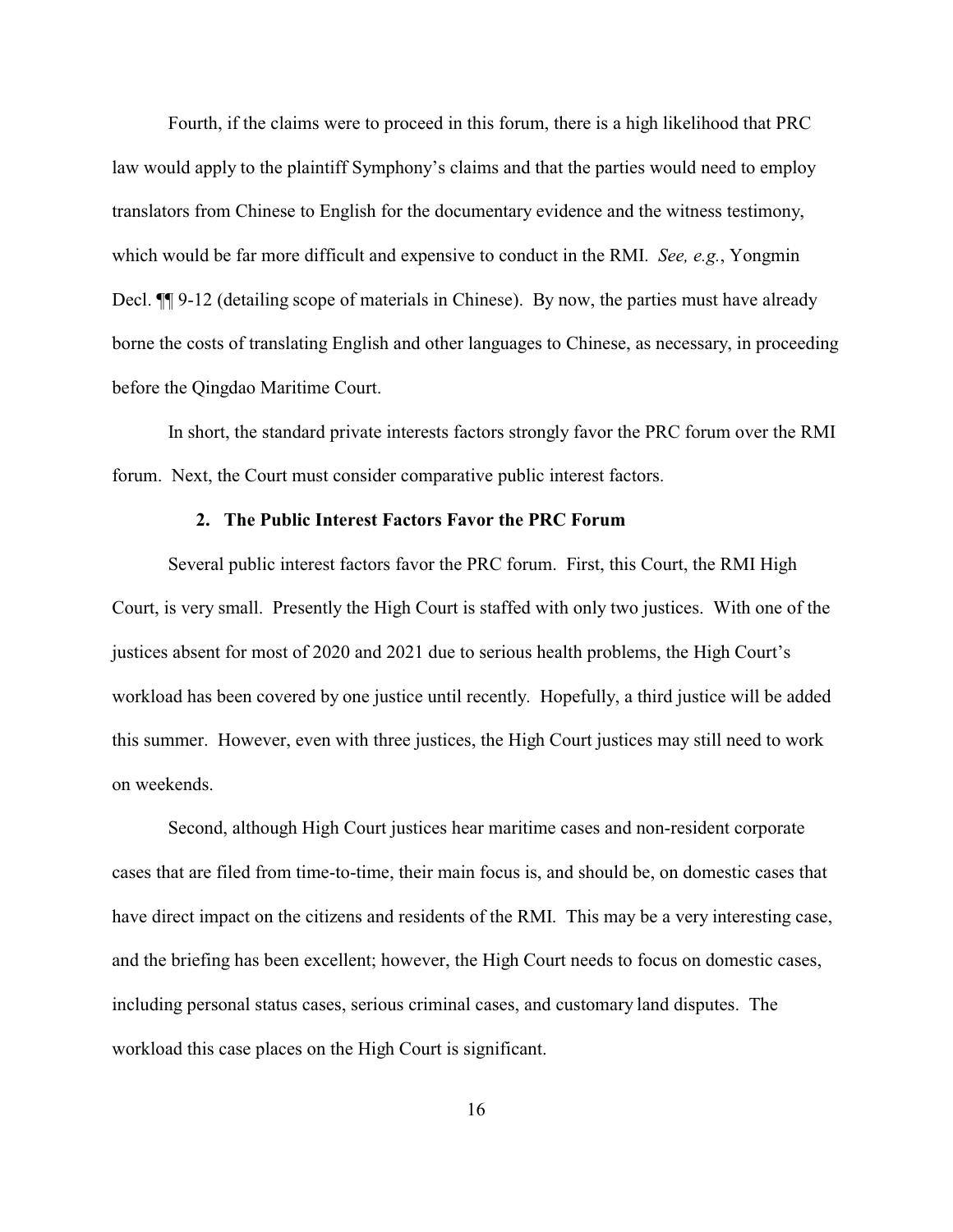Third, the PRC forum is much better suited to hear this case. As noted above, the Qingdao Maritime Court is among the Maritime Courts first established in the PRC in 1984, and is one of eleven Maritime Courts established in the PRC. *See* Changqing Decl. ¶ 27. The Qingdao Maritime Court employs nearly a hundred people, including judges who operated as mariners prior to their judicial position, and handles several thousand maritime cases each year. *See id.*  $\sqrt{ }$  28. Further, this dispute, in multiple proceedings, is already before the Qingdao Maritime Court. *See* Section I.C. above. The Qingdao Maritime Court is a special jurisdiction court designed for this kind of case and it has the staff and expertise to hear the case as a matter of course. This case appears to place no burden on the Qingdao Maritime Court that it has not already assumed.

In response, Symphony argues that technology allows cases like this to be tried almost anywhere. Although huge amounts of data and be transmitted anywhere there is a decent internet connection, including the High Court, that does not mean the High Court can process all that data. For cases such as this one, the High Court assigns one justice and High Court justices have no law clerks. Hence, the sole High Court justice must review hundreds of pages of submissions and many case citations. The resources of the High Court cannot be compared to those of the Qingdao Maritime Court, where most of the work on this dispute has been done. For these reasons, the Court does not find Symphony's technology argument to be compelling.

Fourth, the public interest in having localized controversies decided at home favors the PRC Forum. As noted above in the factual background, this case involves oil being shipped to the PRC, not the RMI. The economic, legal, and insurance risks relate to shipments of oil into the PRC, not the RMI. The Collision and resulting oil spill, and large-scale investigation and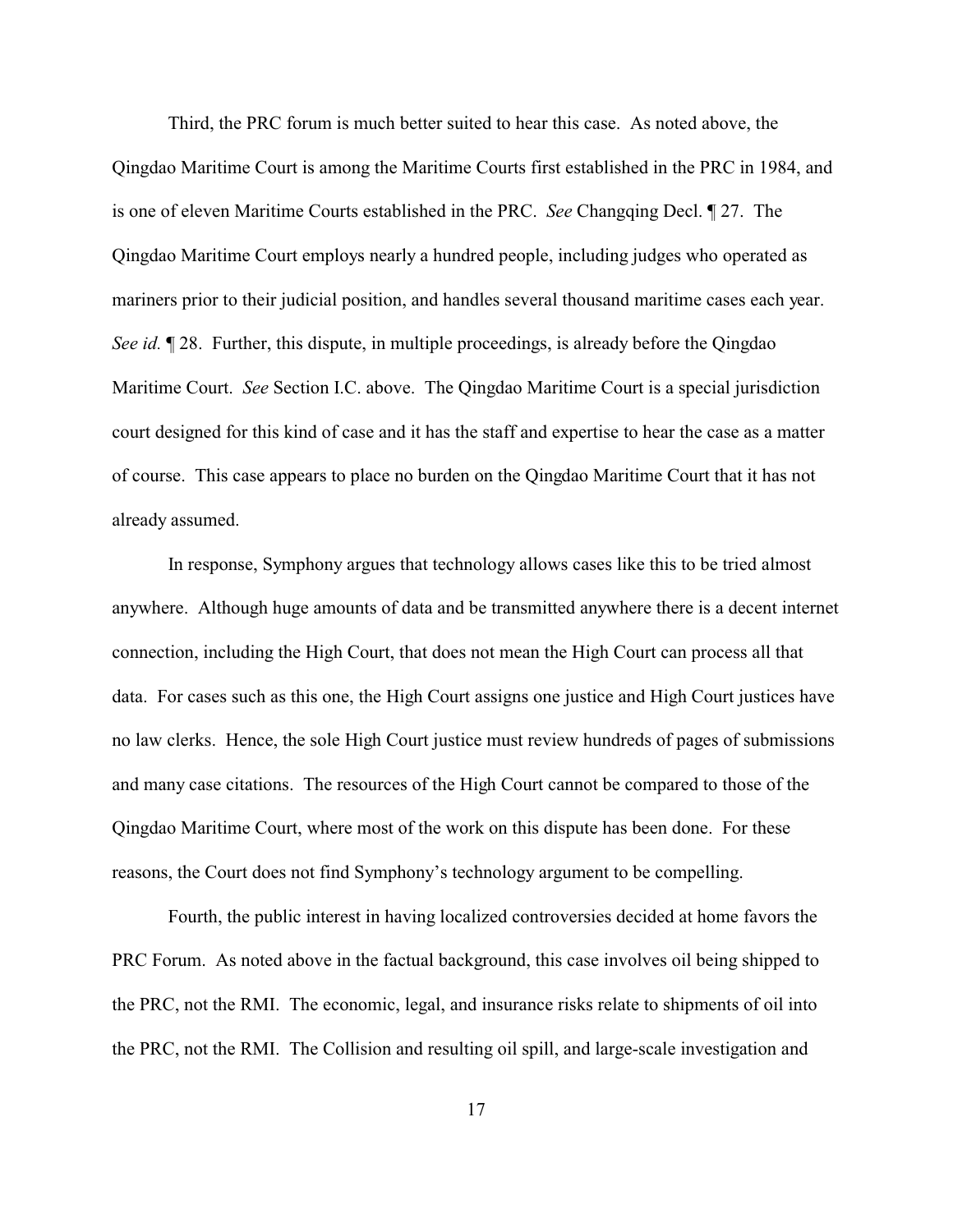clean-up occurred, or are occurring, in PRC waters, not RMI waters. The *Sea Justice* is managed out of the PRC, not the RMI. For these reasons, the PRC's public interest in resolving this "localized controversy" under PRC law dwarfs the Marshall Island's interest in adjudicating a dispute involving a non-resident corporation without other connections to the RMI.

For the above reasons, the Court finds that public interest factors, like the private interest factors, strongly favor the PRC forum.

## **C. The First Amended Complaint and Motion for Leave to Amend**

Symphony alleges in its Amended Complaint that the *Sea Justice* struck the *A Symphony* while the *A Symphony* was at anchor off the port of Qingdao, the PRC, on April 27, 2021. Am. Compl. ¶¶ 6-7. Symphony alleges the Collision caused damage to the hull, loss and damage to cargo and equipment, pollution of the surrounding waters, and "other damage, as yet unknown." *See id.* ¶¶ 8-11. Symphony alleges that after the Collision, the *Sea Justice* sailed from the vicinity without rendering aid. *See id.* ¶ 12.

On these threadbare facts, Symphony alleges, in conclusory fashion, that the Collision occurred either because *Sea Justice* negligently failed to follow unspecified international collision regulations as required by 47 MIRC § 150; or that the *MV Sea Justice* purportedly "fail[ed] to exercise good seamanship." *See* Am. Compl. ¶¶ 13-14. Symphony also alleges generally that "[f]ailing to render assistance without reasonable cause is a violation of 47 MIRC § 154." Am. Compl. ¶ 15. Symphony notably does not allege facts in the First Amended Complaint reflecting (i) the international collision regulations that it claims *MV Sea Justice* failed to follow; (ii) in what manner the *MV Sea Justice* did not exercise good seamanship; or (iii) that the *MV Sea Justice* did not render assistance without reasonable cause. *See* Am. Compl. ¶¶ 13-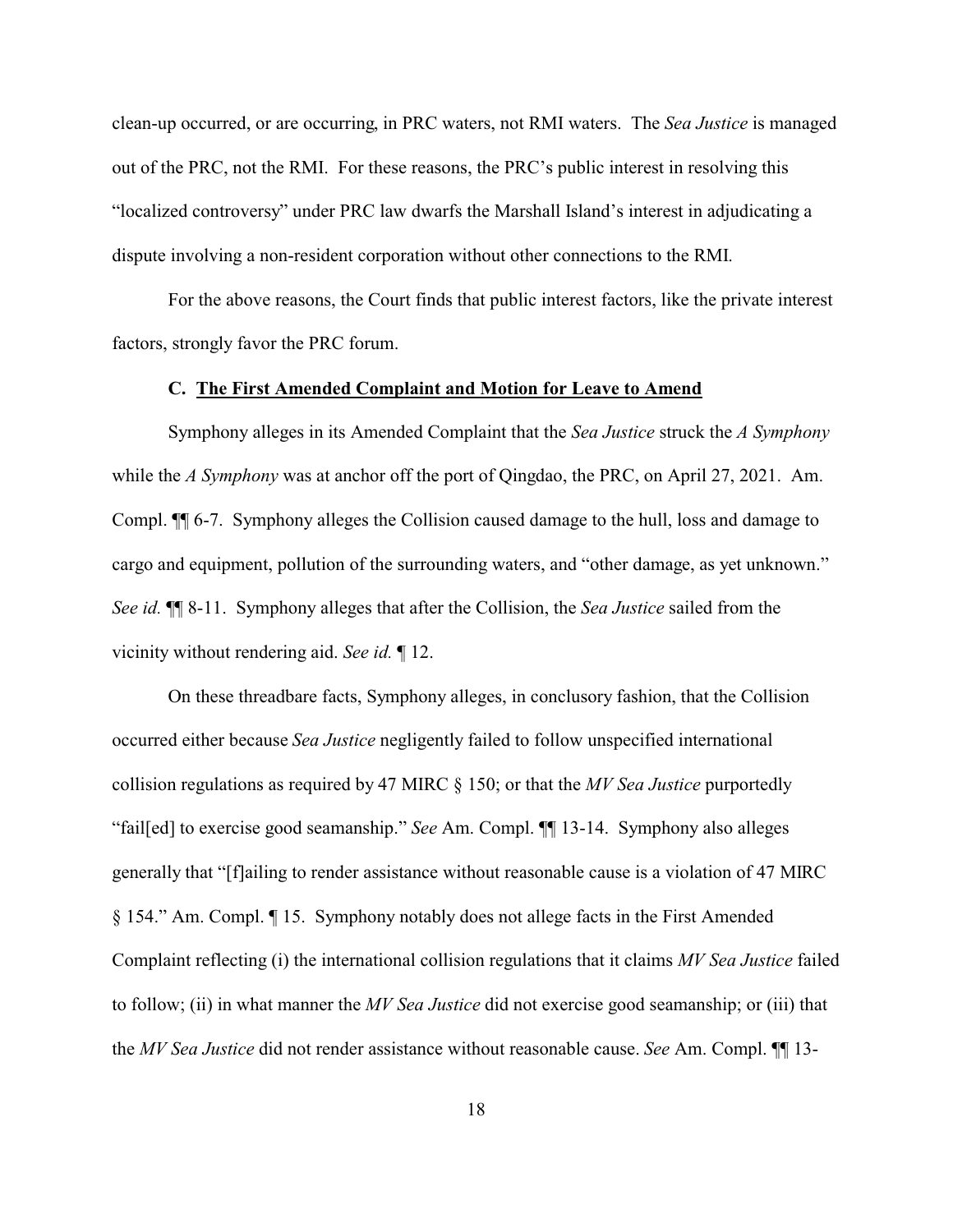The proposed Second Amended Complaint attempts to address some of these deficiencies, but does not allege facts that would make a difference with respect to the Court's *forum non conveniens* analysis, namely whether the PRC is an available and adequate alternative forum or with respect to the private and public interest factors to be weighed.

Symphony's proposed Second Amended Complaint will not overcome a motion to dismiss for *forum non conveniens*, so its motion for leave to amend should be denied as moot. "A court properly may deny a motion for leave to amend as futile when the proposed amended complaint would be subject to dismissal for any reason." *Dirtt Envtl. Sols., Inc. v. Henderson*, No. 1:19-cv-00144-DBB, 2021 U.S. Dist. LEXIS 98313, at \*2-3 (D. Utah May 21, 2021) (denying motion for leave to amend where amendment did not—and could not—change "key facts relevant to the court's *forum non conveniens*" analysis).

Like in *Dirtt Environmental*, Symphony's proposed Second Amended Complaint does not change the facts that (1) the vast majority of the relevant witnesses and documentary evidence are located in the PRC; (2) the majority of the witnesses and evidence will require a PRC interpreter, or translation, which would significantly lengthen any proceeding in the RMI; (3) this case would involve application of PRC law; and (4) there are a number of pending proceedings ongoing in the PRC, which is an adequate alternative forum in which Symphony's claims can be heard.

## **IV. CONCLUSION**

For the above reasons, the Motion to Dismiss is granted in part and this action is dismissed on the grounds of *forum non conveniens* so that Symphony's claims may be heard in

15.